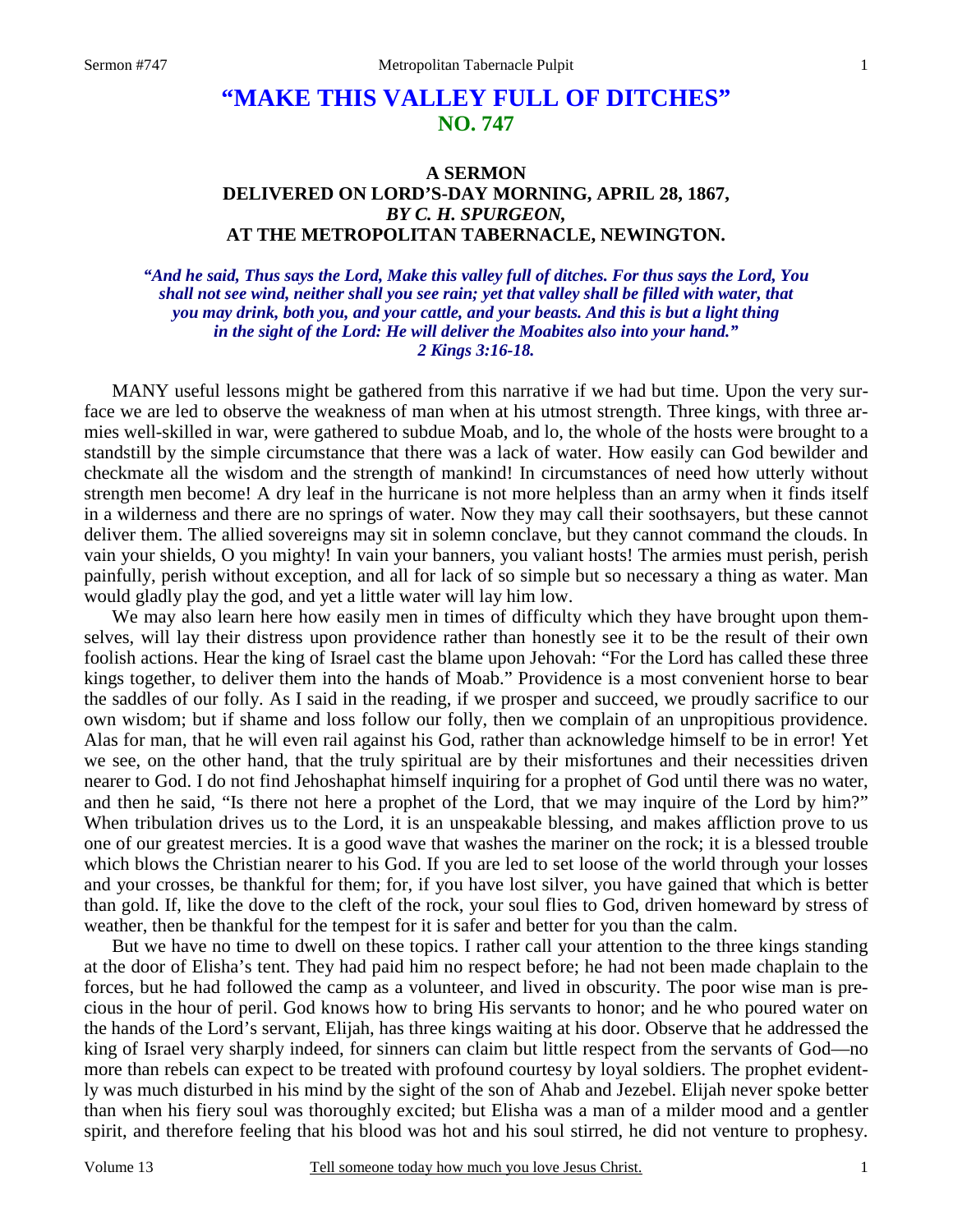He felt within himself, "I am not in the right mood. If I were to speak, I might utter my own words rather than the words of my Master. I feel so angry at the very sight of that wicked Jehoram, that I might perhaps say what I should be sorry for in later days." Therefore Elisha makes a pause. "Bring me a minstrel," he said; and there was doubtless in the camp some holy songster, some Asaph, some Heman, some sweet psalmist of Israel; and when he laid his fingers among the harp strings, and began to sing one of David's wondrous strains, the prophet grew more calm and composed. "Sing us one of the songs of Zion," was doubtless his request to the minstrel; and, when the soft sweet strain had soothed the tumult of his storm-tossed passions, the prophet rose to declare the will of Jehovah. His words were short, but full of force: "Make this valley full of ditches, for thus says the Lord, that valley shall be filled with water." He would not speak until he felt the divine flame; in the same spirit as those disciples who tarried at Jerusalem until they had received power from on high, he waited until his mind was in a fit state to receive the Holy Spirit, and be the vehicle of the divine mind to those who were round about him. It is well for us, if we have to preach or pray, always to ask the Spirit to help our infirmity, and tune our hearts to the right key, for though our God can use us in any frame of mind, yet we must all be aware that there are certain states in which we become more adapted to be the vehicle of blessing to our fellow men.

 The whole of this story may be made useful to ourselves, and therefore we shall notice, first, *our position as set forth by the condition of these kings;* secondly, *our duty as told us by the prophet;* thirdly*, the Lord's modes of operation as here described;* and then, fourthly, *our further desire for something yet greater than the supply of our merely pressing necessities.* 

**I.** First, then, let us review OUR PRESENT POSITION.

 The armies of these kings were in a position of abject dependence—they were dying of thirst; they could not supply their need; they must have from God the help required or they would perish. My brothers and sisters, this is just the position of every Christian church. Every truly Christian church not only is dependent upon God, but feels it, and there is a grave difference between the two; for some churches whose creed is orthodox upon this point, nevertheless act as if they could do as well without the Holy Spirit as with Him. I trust *we* may never be brought into such a condition. Remember, my brothers and sisters, unless our religion is altogether hypocrisy and a lie, we have the Holy Spirit. It is not we *may* have Him and be thankful, but we *must* have the Holy Spirit's power and presence, and the assistance of the Most High, otherwise our religion will become a mockery before God, and a misery to ourselves. We *must* have the aid of the Holy Spirit, for ours is not a mechanical religion. If our worship consisted in the reading of forms, "appointed by authority," we could do exceedingly well without the assistance of the Spirit of God. If we believed in the manipulations of priestcraft, and thought that after certain words, and genuflections, and ceremonies, all was done, it would matter little to us whether we had the conscious presence of God or not. If we could regenerate by water applied by hands saturated with the oil of apostolic succession, we should have no particular need to pray for the benediction of the Holy Spirit; and if the utterance of certain words, even if by profane lips, could turn bread and wine—oh, horrible dogma!—into the flesh and blood of the Lord Jesus Christ, we could wondrously well afford to dispense with the Spirit of God. But *we* cannot thus deceive ourselves. Ours is not a religion of mechanics and hydrostatics—it is *spiritual*, and must be sustained by spiritual means. If our religion were, on the other hand, one of mere intellectualism, we would only need a well-trained minister who had passed through all the grades of human learning, who had stored himself with the best biblical criticism, and was able to instruct and illuminate our understandings, and we, if we were men of judgment ourselves, could profit exceedingly well. Our faith standing in the wisdom of man, the wisdom of man could easily be found, and our faith could be confirmed. But if, my brothers and sisters, our faith stands not in the wisdom of man, or in the eloquence of human lips, but in the power of God, then in vain do we make a profession unless the Holy Spirit dwells in our inner man!

 So dependent is the Christian church upon the Holy Spirit, that there never was an acceptable sigh heaved by a penitent apart from Him; never did a holy song mount to heaven except He gave it wings; never was there true prayer or faithful ministry except through the power and might of the Holy Spirit. Sinners are never saved apart from the Spirit of God. No moral persuasion, no force of example, no po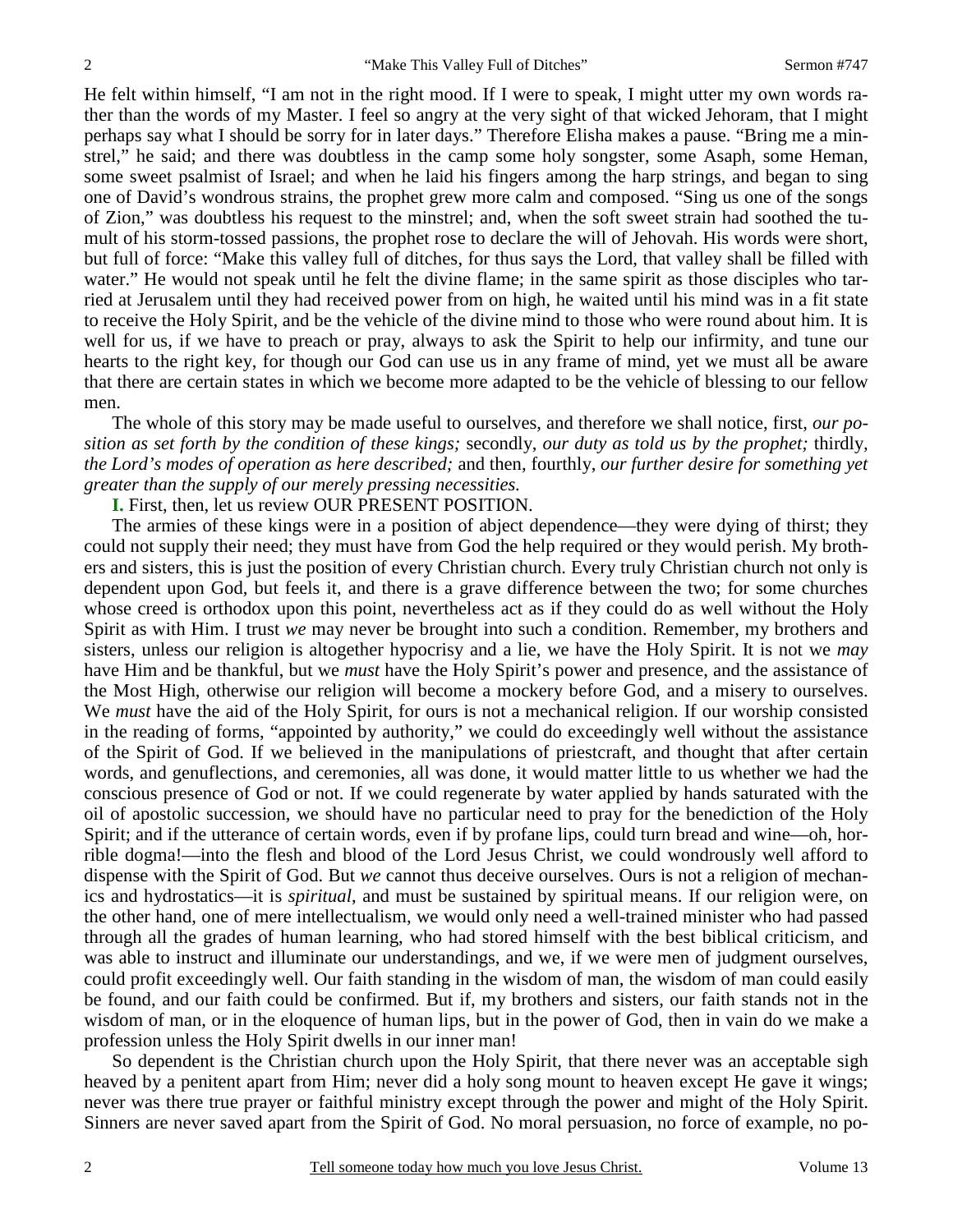tency of logic, no might of rhetoric, ever changed the heart. The living Spirit alone can put life into dead souls. And when those souls are quickened, we are still as dependent as ever upon the Spirit of God. To educate a soul for heaven is as much a divine task as to emancipate a soul from sin. To comfort a desponding Christian, to strengthen his weak hands and confirm his feeble knees, to brighten the eyes of his hope and to give him nerve to hold the shield of his faith—all these are the work of the Spirit of the living God. O Christian, with all the power you have received, you have not strength enough to live for another second, except as the Spirit of God quickens you. All your past experience, all that you have learned and acquired, must go for nothing, except, daily and perpetually, moment by moment, the Spirit of God shall dwell in you, and work in you mightily, to keep you still a pilgrim to the gate of heaven.

 Thus, as each individual is dependent, the whole church is dependent in a ten-thousand-fold measure. Without the Spirit of God, we are like a ship stranded on the beach; when the tide has receded, there is no moving her until the flood shall once again lift her from the sands. We are like that frozen ship, of which we read the other day, frost-bound in the far-off Arctic Sea; until the Spirit of God shall thaw the chilly coldness of our natural estate, and bid the life-floods of our heart flow forth, there we must lie, cold, cheerless, lifeless, and powerless. The Christian, like the mariner, depends upon the breath of heaven, or his ship is without motion. We are like the plants of the field, and this genial season suggests the metaphor—all the winter through vegetation sleeps wrapped up in her frost garments, but when the mysterious influence of spring is felt, she unbinds her cloak to put on her vest of many colors, while every bud begins to swell and each flower to open. And so a church lies asleep in a long and dreary winter until God the Holy Spirit loosens the bands of lethargy, and hearts bud and blossom, and the time of the singing of birds is come. This doctrine has been preached hundreds of times, and we all know it, but for all that, we all forget it; and especially when we are in earnest about our work, and perceive our personal responsibility, there is no truth of God that needs to be insisted upon more thoroughly than this, "Without Me, you can do nothing." Until we are utterly empty of self, we are not ready to be filled by God; until we are conscious of our own weakness, we are not fit platforms for the display of the divine omnipotence. Until the arm of flesh is paralyzed, and death is written upon the whole natural man, we are not ready to be endowed with the divine life and energy.

**II.** We now proceed to note OUR DUTY as the prophet tells it to us.

 The prophet did not tell the kings that they were to procure the water—that, as we have already said, was out of their power—but he did say, "Make this valley full of ditches," that when the water came there might be reservoirs to contain it. They who pass "through the valley of Baca are to make it a well"—that is *their* business. "The rain also fills the pools"—that is *God's* business. If we expect to obtain the Holy Spirit's blessing, we must *prepare for His reception.* "Make this valley full of trenches" is an order which is given me this morning for the members of this church; make ready for the Holy Spirit's power; be prepared to receive that which He is about to give; each man in his place and each woman in her sphere, make the whole of this church full of trenches for the reception of the divine floods. Before the Nile begins to rise, you see the Egyptians from either side of the banks making ready first the deep channel, and then the large reservoir, and afterwards the small canals, and then the minor pools, for unless these are ready the rising of the Nile will be of little value for the irrigation of the crops in future months; but when the Nile rises, then the water is received and made use of to fertilize the fields; and so, when the treasury of the Spirit is open by His powerful operations, each one of us should have his trench ready to receive the blessed flood which is not always at its height. Have you ever noticed the traders by the river's side? If they expect a barge of coals, or a vessel laden with other freight, the wharf is cleared to receive it. Have you not noticed the farmer just before the harvest-time—how the barn is emptied, or the brick yard is made ready for the stacks? Men will, when they expect a thing, prepare for the reception of it; and, if they expect more than usual, they say, "I will pull down my barns and build greater, that I may have where to bestow my goods." The text says to us, *"Prepare for the Spirit of God."* Do not pray for it, and then fold your arms and say, "Well, *perhaps* He will work." We ought to act as though we were *certain* He would work mightily—we must *prepare in faith*. Have you ever read that text, "Enlarge the place of your tent, and let them stretch forth the curtains of yours habitations: spare not, lengthen your cords, and strengthen your stakes"? What for? "For you shall break forth on the right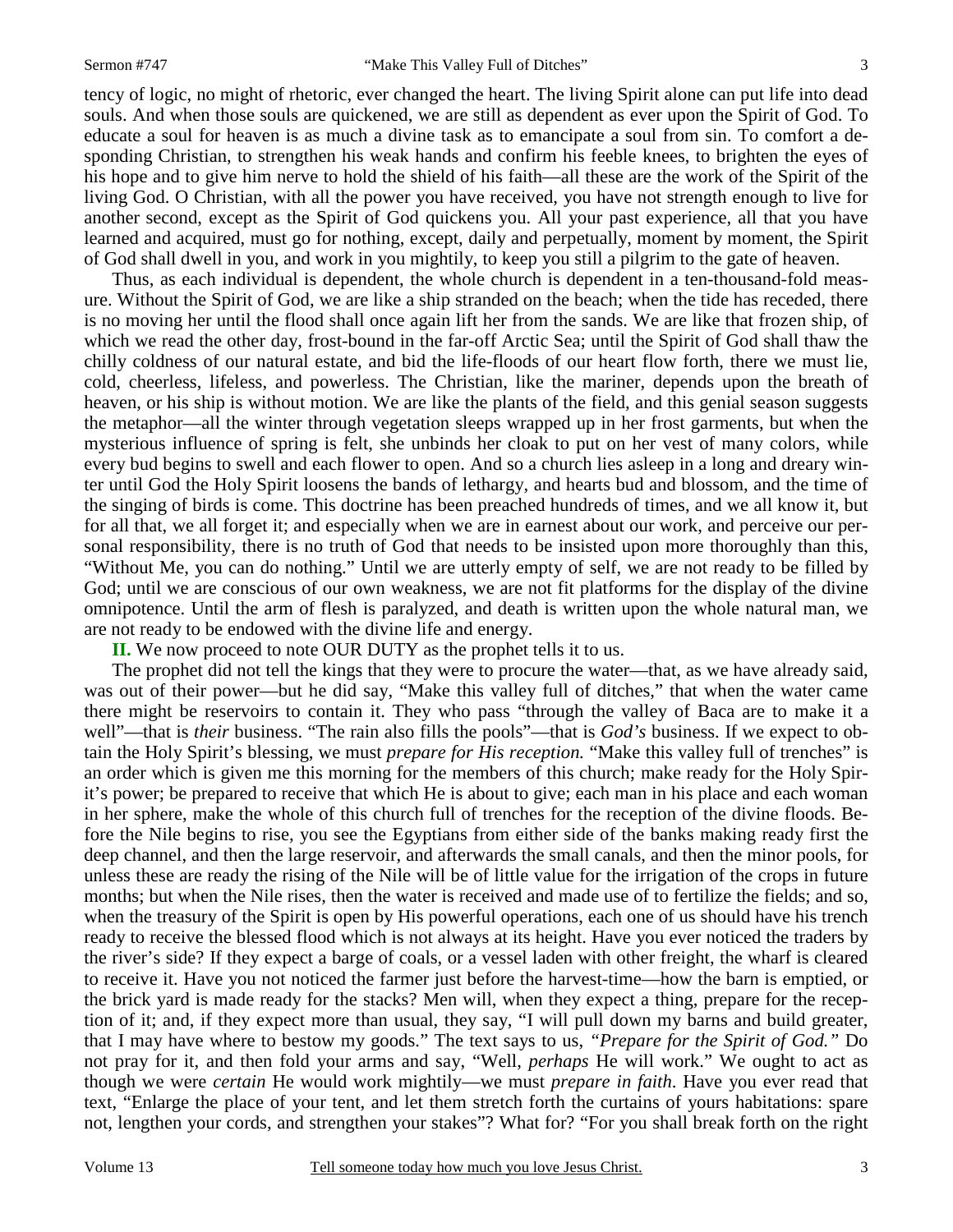hand and on the left." You are to enlarge your tent first, and then God will send those that will fill it. But the most of people say, "Well, you know, of course, if God sends a blessing, we must then enlarge."

 Yes, that is the way of unbelief, and the road to the curse. But the way of faith and the road to the *blessing* is this—God has promised it; we will get ready for it; God is engaged to bless, now let us be prepared to receive the blessing. Act not on the mere strength of what you have, but in expectation of that which you have asked. Act for God on the faith of what He *will* give, rather than on the faith of what you have as yet obtained. Count God's notes of hand as cash; believe that, with God, a promise is as good as the fulfillment, and act when you have the promise as you would have acted if you had already seen the promise fulfilled!

 Prepare for a blessing! *Prepare largely!* "Make this valley *full* of ditches," not make *one* trench, but as many as possible. For God, when He works, works like a God. As a king gives not stintedly, like a beggar, so God, in His gifts, is not restrained. Giving will not impoverish Him, and withholding will not enrich Him. Expect great things from a great God! "Make this valley full of ditches." Have a holy covetousness of the divine blessing. Never be satisfied with what God is doing in the conversion of souls; be grateful, but hunger after more. If He give ten souls, ask for a hundred; if He give a hundred, ask for a thousand; if a thousand, ask for ten thousand. Insatiable as the grave ought the Christian's heart to be with regard to the glory of God! Here we may swallow the horseleech indeed, and say, "Give, give, give," with greater vehemence every day, and yet shall not God chide us for the largeness or the importunity of our desires. Open your mouth wide, for God will fill it. "Make this valley full of ditches."

 Moreover, *prepare at once*—not dig trenches in a month's time, but "make this valley full of ditches" *now*. Oh, that little word *"now!"* it is often the saving word to sinners, and to the Christian it is the quickening word. Tomorrow! Who shall tell how many souls it has destroyed, devouring them as the grave devours the slain! Alas, for the mischiefs of that demon word, *tomorrow*. And who shall say how many Christian churches have been deprived of blessed enlargements by the policy which said, "Wait a little!" Away with this horrible advice! Wait? Impossible! Death waits not! Hell makes no pause! Sin stays not its mad career! If the devil, and death, and hell would wait, we might have an excuse for loitering; but, meanwhile, "Forward!" must be our motto. Now, even now, my brothers and sisters, prepare for the blessing, for God is ready to give it when we are ready to receive it. When the valley is full of ditches, the ditches shall be filled: when the wells are made in the valley of Baca, then shall the pools be filled.

 Furthermore, *prepare actively*. Ditch-making is laborious work; God is not to be served by child's play, or sham work with no toil in it. When a valley is to be trenched throughout its whole length, all the host must give themselves to the effort, and none must shy from the toil. I believe with all my heart in the Spirit of God; but I do not believe in human idleness. Celestial power uses human *effort*. The Spirit of God usually works most where *we* work most. With regard to our own salvation, the meritorious part of that is finished for us; but still it is written, "Work out your own salvation with fear and trembling;" and the reason given is, "For it is God which works in you both to will and to do of His good pleasure." We work because God works; to loiter because God works is evil reasoning. Do not tell me that because God will fulfill His own purposes, therefore His people may go to sleep; for it was never His purpose to lull His people to slumber; but His great design is the education of an intelligent host of co-workers with Himself. The Lord has made us and ordained us that we, in our measure, may work together with Him. It is His office to bless our efforts, but it is at once our privilege and our duty for each one of us to yield ourselves as the instruments of the divine purpose. I want every Christian here to feel that if the Lord is about to bless this church, or His church at large, there must be, on the part of every one of us, a shouldering of the spade, and a going forth to diligent, continuous, persevering service, in the name of the Master, according to His will. Give me a lazy church, and say nothing about the Spirit of God—the Spirit of God and lazy churches are a long way off from each other; but give me an earnest church and the Spirit of God, and who knows what may come of such a blessed union! Let but men be prepared to labor, and God is prepared to bless their labor, for is it not written, "Paul plants, and Apollos waters" and what happens?—"God gives the increase." He seldom denies the increase where there is a planting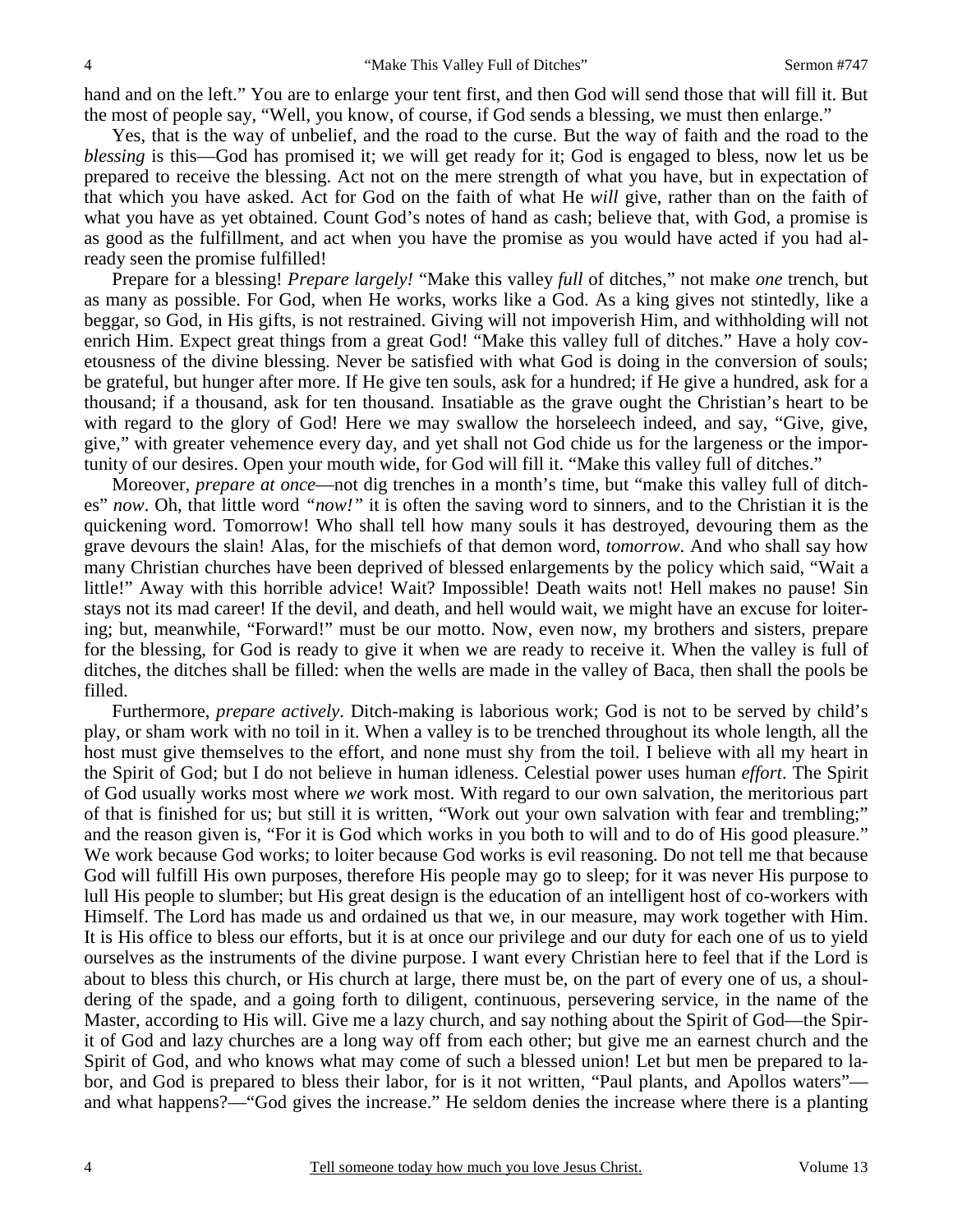Paul and a watering Apollos. Earnest efforts and believing dependence upon God are sure to be attended with a blessing.

 Let me, however, interpret these words, "Make this valley full of ditches," a little more plainly and pointedly. If we are to have a blessing from God, we are every one of us to have a trench ready to receive it. "Well, how shall I have mine ready?" one asks. My answer is, have large desires for a blessing—that is one trench you can all dig. Brothers and sisters, is it not true that some of you do not want a blessing? If the Lord should give you an unusual blessing, you would hardly thank Him—for you have never hungered and thirsted after it. There are some professors who do not want to be too thoroughly Christian; they are quite afraid of having too much of the Spirit of God; they are for ankle-deep religion; and they had rather not wade further into the stream lest they should be carried away by the current. It would be inconvenient to such persons to have much grace. Do not be afraid, you will not get it; in fact, it will be a question, before long, whether you have any at all. But if a true believer desires much grace, he shall have it. Enlarge, then, your desires, my brothers and sisters; ask for much likeness to your Master, much fellowship with your divine Lord; ask for great faith; ask for clear hope; ask for intelligent views of the truth of God; ask for a burning sense of the value of those truths. "Ask what you will, and it shall be done unto you." Do not stint yourselves, but "make the valley *full* of trenches." If there is any attainment which has seemed to you up till now to be impossible, long after it. If it is any height of virtue, if it is any excellence of loveliness, or any eminence of grace, let your soul be enlarged. "I speak," says Paul, "as unto my children" (so may I speak to many among you), "be you also enlarged." "You are not straitened in the Lord, or in us, but you are straitened in your own heart." Make the valley of your soul as full as possible of the reservoirs of longing desire for a blessing.

 Next, add to these desires, faithful, vehement, and constant *prayers*. "You ask, and receive not, because you ask amiss." Make your heart full of prayer; and, my brothers and sisters you need not say that you have not subjects for supplication. If you have all you need yourselves, pray for others. Go to God for your children's salvation. Oh, that our children might be God's children! They counted the family of Curio happy, of old, because there were three orators in it, the grandsire, the father, and his son; but that is a far happier family where there are three generations of Christians; when the promise is made true, "Instead of the father, shall rise up the children"—when the holy cause descends as an heirloom from the father to the son, and from the son to the next generation, and the next! Pray for this, and be not content without it. Then plead for your servants, your kinsfolk, and your neighbors. Set your heart upon special cases; yearn over those cases; and when you see those converted, long after more, and make your valley full of new trenches, for this is a day of grace, an hour of blessing, and the Lord will give you according to your faith.

 Furthermore, if desires and prayers are good, yet activity is even more so. Every Christian who wants to have a blessing for himself or for others, must set to work by active exertion, for this is the word, "Make this valley full of ditches." If you cannot dig a deep trench, dig a shallow one; and if it cannot be as broad as you wish, let it be as wide as you can make it. I mean this—some of you young men might preach—you have the ability, you have the time for study; I want you to lay out your talents in that holiest of enterprises—in the street corners, anywhere, proclaim Christ. Some of you ought to be teaching in Sunday schools, but you are putting that talent aside; it is rusting, it is spoiling, and you will have no interest to bring to your Master for it. I want that Sunday school talent to be used; I long to see the Sunday school trench deepened and lengthened by everyone doing his share! Many of you might do good service by teaching senior classes at your own houses. This work might be most profitably extended. If our intelligent Christian brothers and matrons would try to raise little classes of six, eight, ten, or 12 at home, I know not what good might come of it. You would not be interfering with anyone else, for in such a city as this, we may all work as hard as we will, and there is no chance of interfering with each other's labors. This sea is too large here for us to be afraid of other folks running away with our fish. I want to see our whole system of trenches enlarged. Some, of you, perhaps, will do best in tract distribution—well, do it—keep it up; but mind there is something in the tract—and that is not always the case mind there is something worth reading which will be of use when read. Do not give away tracts which are more likely to send the readers to sleep than to prayer. Some of them might be useful to physicians,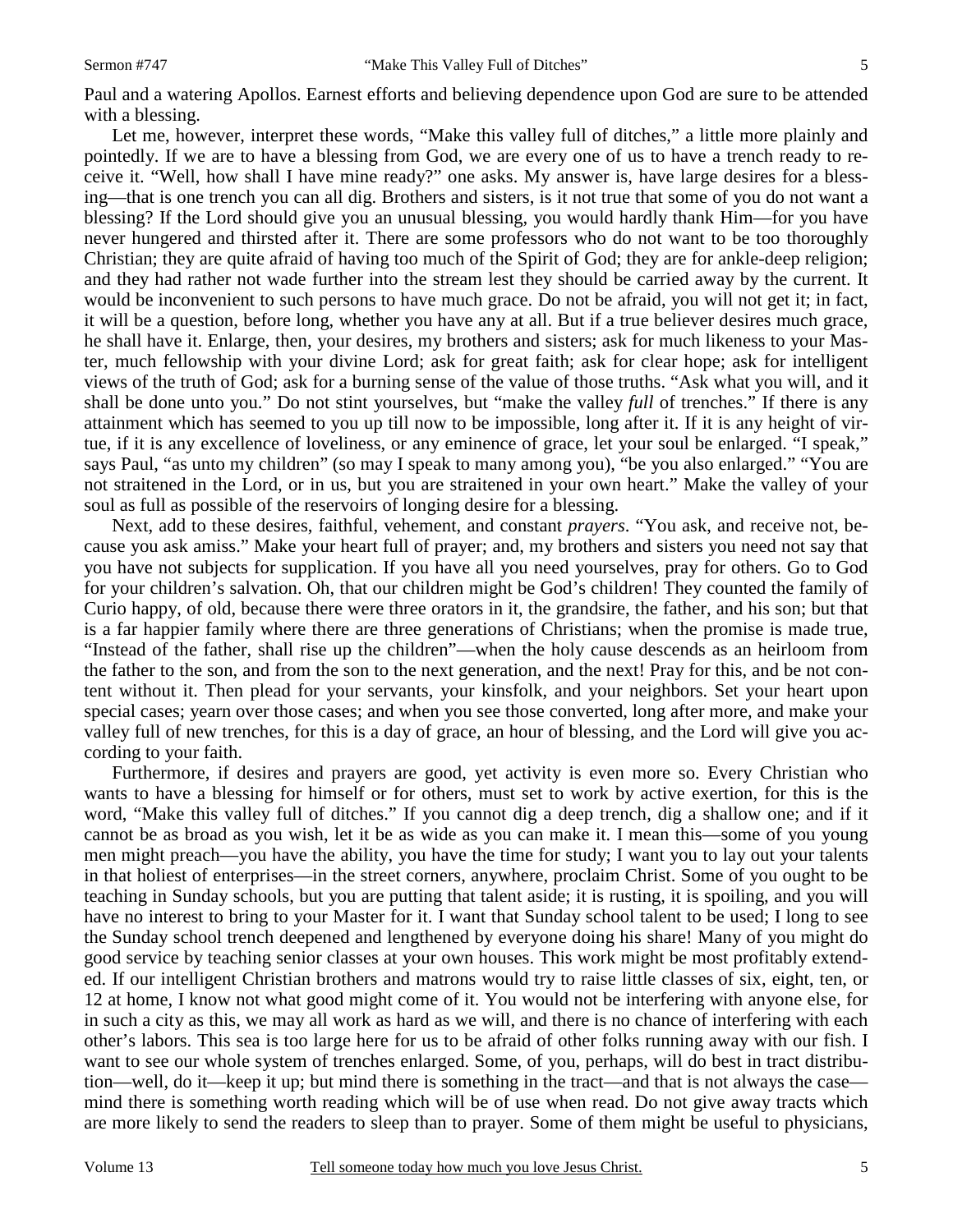when they cannot get their patients to sleep by any other means. Get something useful, interesting, telling, Scriptural, and give it away largely out of love to Jesus; and if these labors do not suit your taste, talk personally to individuals. Christ at the well! What a schoolmaster for us! Talk to the one woman, the one child, the one butler, and the one laborer, whoever he may be. He who makes one blade of grass grow that would not otherwise have grown, is a benefactor to his race; and he who scatters one good thought which would not otherwise have been disseminated—has done something for the kingdom of Christ. I cannot tell you what is most fit for everybody to do, but if your heart is right, there is something for each one.

 There are so many niches in the temple, and so many statues of living stone to fill those niches to make it a complete temple of heavenly architecture. You and I must each find our own niche. Remember, Christian, your time is going. Do not be considering always what you ought to do, but *get to work;* shut your eyes and put your hands out, and "Whatever your hand finds to do, do it with all your might." The very first Christian effort will do, only do it with all your might; do it in the name and strength of God. "Make this valley full of ditches." I would ask God to make this church full of workers, to turn out the drones and multiply the bees. We do not want drones here! We want only those who will bring their share of honey to the common hives—I mean their share of glory to the Lord Jesus Christ. If you are not saved, we will long for your salvation, and be glad that you come among us, and hope that God will bless you; but if you are a church member, and do nothing, the Lord have mercy upon your miserable soul!

 One thing more and I leave this point. With all the work that the church does in making the valley full of ditches, we must take care that we do it in a spirit of holy confidence and faith. These ditches were to be dug not because the water *might* come, but because they were *sure* it would come. So we must work for Christ, not because we *may* win souls, but because we *must*. A minister was asked to what point he reached in his faith when he was preaching; he said he prayed, and he *hoped* God would bless the word, and God did bless the word in a measure, according to his faith. But there was another whose conversions were about 10 times as numerous in one month as the other good man's in a year, and when he was asked in what style he preached, whether he hoped he would have a blessing, he said, "No, I do not hope anything about it; when I go into the pulpit, I am sure of being blessed, because I am preaching God's word, and have in faith sought His help." Preaching in faith is sure to be honored of God, and all Christian work ought to be done in the spirit of confidence. Who are the soldiers who win a battle? Not those who walk to the fight half afraid of defeat, but those men who are like the English trumpeter who could sound a charge, but had never learned to sound a retreat. Those are true Christians who do not know how to be beaten, who cannot doubt God's promise, who do not understand how the gospel can be preached in vain, who do not know how it is possible that Jesus Christ, with His omnipotence, can fail to see of the travail of His soul, but who believe that "The pleasure of the Lord shall prosper in His hand," and who expect Jehovah to follow with a divine result that which is done to His glory. Oh, to dig ditches with the confidence that God, who bade us dig them, will be quite sure to fill them! This is faith's true place, may we not be slow to occupy it.

#### **III.** Thirdly, a few words about the DIVINE OPERATIONS.

 Observe, my brothers and sisters, how sovereign the operations of God are. When Elijah wanted rain, there was a cloud seen, and he heard a sound as of abundance of rain, and by-and-by the water descended in floods. But when God would send the water to Elisha, he heard no sound of rain, nor did a drop descend. I know not how it was that the trenches were filled. Whether down some deep ravine, the ancient bed of a dried up torrent, God made the mighty flood to return as He did along the bed of Kishon of old, I do not know, but by the way of Edom the waters came obedient to the divine Command. God is not tied to this or that mode or form. He may in one district work a revival, and persons may be stricken down, and made to cry aloud; but in another place there may be great crowds, and yet all may be still and quiet, as though no deep excitement existed at all. God blesses often by the open ministry, and frequently by the personal and more secret action of His people. He *can* bless as He wills, and He *will* bless as He wills! Let us not dictate to God. Many a blessing has been lost by Christians not believing it to be a blessing because it did not come in the particular shape which they had conceived to be proper and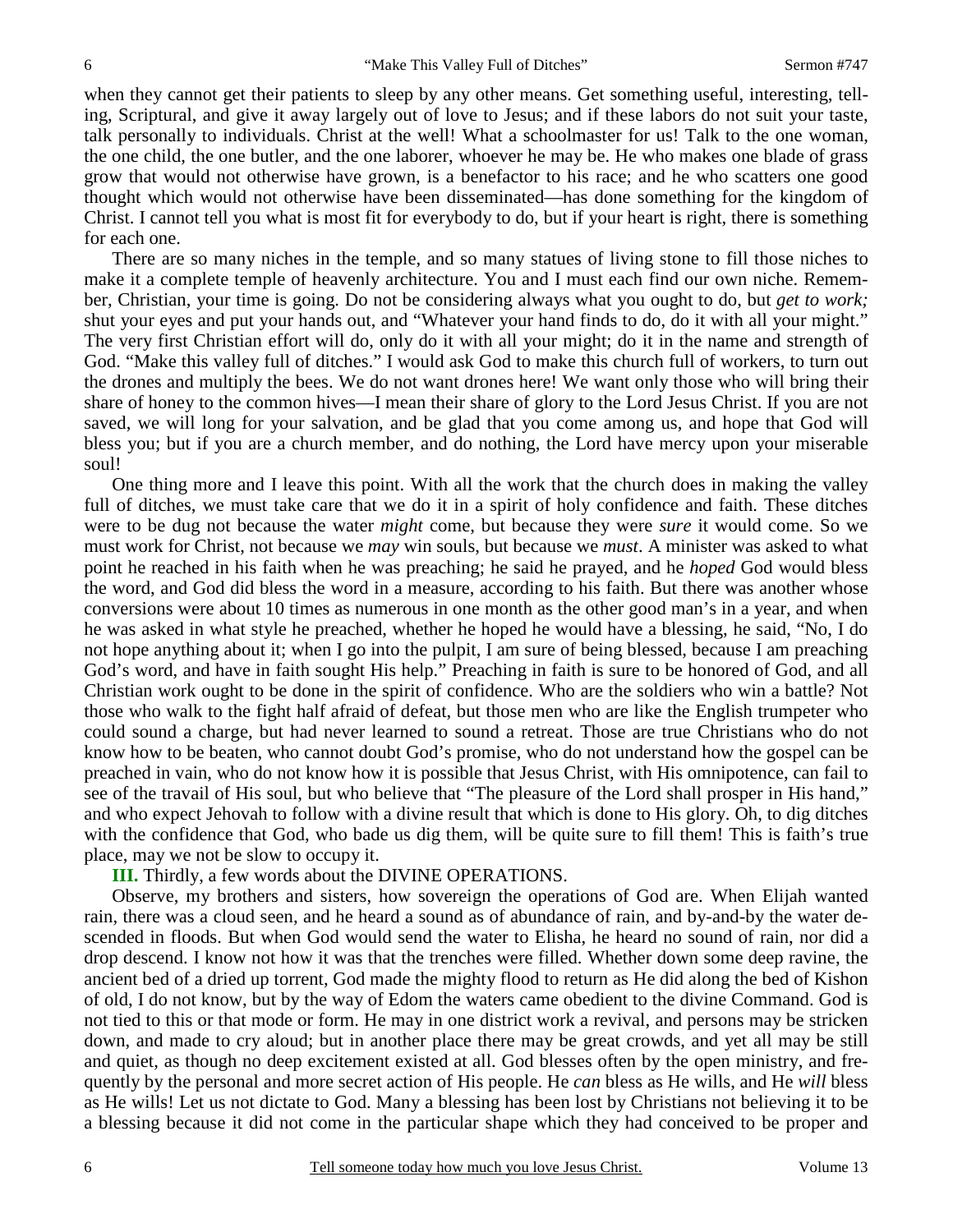right. To some the divine work is nothing, unless it assumes the form which their prejudice has selected. Oh, be thankful if it comes! I have been greatly rejoiced at some of the conversions at the Agricultural Hall. I hoped to have heard of many who never went to a place of worship getting a blessing; I dare say we shall hear of them, but curiously enough, the most of those I have heard of, are those who have been here before, or who have been regular attendants elsewhere for years. I did not go abroad to look after my own children, but it is very odd—they say if you want to know something about your own house, you must go away from home; and so, I suppose, in order to be the means of conversion of some of you, it is necessary that I go afield.

Well, so long as God sends blessing, it is not for you or I to have any choice about it. Perhaps if I pray for my own children, He may bless somebody else's children. If I am seeking the good of a child perhaps that may be blessed to an old man, for many a sermon to the young has been made useful to the old. I do not know that prayer does always fall in the same place from which it ascends. Prayer is like a cloud rising from the earth, sure to come back again in rain, but not always bound to return to the same spot. Many of you are praying for a husband or a wife—God has never blessed your husband or wife, but He has remembered others out of regard to your prayer; and, when you come to heaven, you will be content so long as your prayer was answered. Be thankful for revival, brothers and sisters, but do not set up your will as to how it shall come. "You shall not see wind, neither shall you see rain; yet that valley shall be filled with water."

 Notice, next, that as the blessing comes sovereignly, so it comes *sufficiently*—there was enough for all the men, for all the cattle, and all the beasts. They might drink as they would, but there was quite enough for all. Let us wait then in prayer upon God, and prepare to be heard, for God has great floods of grace to give according to His riches in glory; by Christ Jesus will He deal out large things to those whose faith is large.

 Observe, that this flood came *very soon,* for the Lord is a punctual paymaster. Moreover, it came certainly—there was no mistaking it, no doubting it; and so shall God's blessing wait upon the earnest prayers and faithful endeavors of Christian people—a blessing such as the greatest skeptic shall not be able to deny, such as shall make the eyes of timidity to water, while he says to himself, "Who has begotten me these?" You have only to look up *to* God and *work* for God, and you shall have such a blessing as shall make you wonder at it. Did you notice the word "Behold" in one of the verses following my text? It is a hint that the whole hosts were amazed at it. God will amaze His church with what He will bestow, if they only have the confidence to act as though they believed His promise, and could not think that He would be less gracious than His Word.

 Thus I have spoken to you about your duty and about the divine mode of operation. Brothers and sisters, we *must* have the blessing in this particular church—it would be enough to break one's heart even to suppose it possible that we should not. God knows with what earnest desires and endeavors I went to the Agricultural Hall to preach the gospel, and with how simple and sincere a motive you went there, too—we certainly did not journey so far for our own comfort, but for the honor and glory of our Master. And God's word *must* be followed with a blessing. "Thanks be unto God, which always causes us to triumph in Christ, and makes manifest the savor of His knowledge by us in every place, for we are unto God a sweet savor of Christ, in them who are saved, and in them who perish. To the one we are the savor of death unto death; and to the other the savor of life unto life." But I cannot and will not harbor a mistrustful suspicion about the blessing of God resting upon that action, and knowing, as I do, that many of you are really solemnly in earnest with an apostolic earnestness. I am no prophet, nor the son of a prophet, but I am certain God will not withhold the dew, nor keep back the rain; for He never did say to His people, "Seek you My face" in vain. Zion has not conceived the wind, nor shall she bring forth a dream. As soon as Zion travailed, she brought forth children. The earnest agony of a living church must bring forth fruit unto God, or else the Bible is no longer reliable, and the promise of God no longer sure. But He changes not, and therefore we will look for the blessing, knowing that it must come!

**IV.** Lastly, the Lord bade His servant tell them that not only should there be water, but he said, "This is but a light thing in the sight of God. He will deliver the Moabites also into your hand." GREATER THINGS are behind, and are to be expected. If the universal Christian church were prepared for a bless